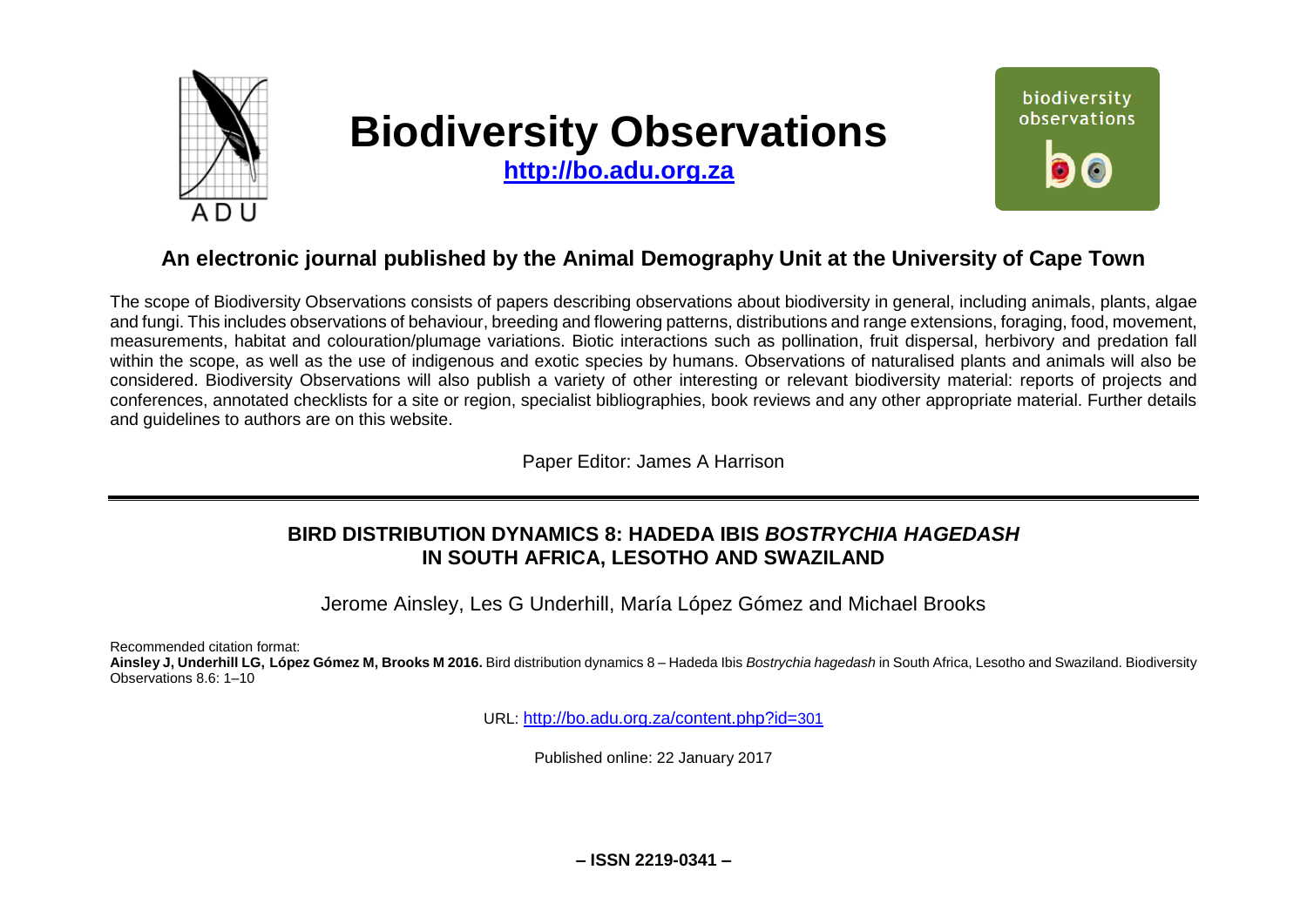## **BIRD DISTRIBUTION DYNAMICS**

# **BIRD DISTRIBUTION DYNAMICS 8: HADEDA IBIS** *BOSTRYCHIA HAGEDASH*  **IN SOUTH AFRICA, LESOTHO AND SWAZILAND**

*Jerome Ainsley1\* , Les G Underhill<sup>1</sup> , María López Gómez1,2 and Michael Brooks<sup>1</sup>*

<sup>1</sup>Animal Demography Unit, Department of Biological Sciences, University of Cape Town, Rondebosch, 7701 South Africa

<sup>2</sup>Global Training Programme, University of the Basque Country, Gipuzkoa Campus, Donostia, San Sebastián, 20018 Spain

## **Introduction**

This is the 8th paper of a new series in *Biodiversity Observations.*  The objective is to report on the ranges of bird species as revealed by the Second Southern African Bird Atlas Project (SABAP2, 2007 onwards) and to describe how their ranges have changed since the first bird atlas (SABAP1, mainly 1987–1991), about two decades apart.

This series of papers is also made feasible by the development of two new standards for the presentation of maps, firstly pentad-scale distribution maps derived from SABAP2 data, and secondly rangechange maps, using quarter-degree grid cells, showing how distributions have changed between SABAP1 and SABAP2 (Underhill & Brooks 2016a, b). Because all of the papers in this series use these two new maps, the rules for interpretation are not provided in detail in each paper.



*Figure 1: This is a caricature of the Hadeda Ibis, delivering its characteristic call, in flight. The locality and date are Witsand Kalahari Nature Reserve, 11 February 2014. The Hadeda Ibis is a relative newcomer to this region of the Northern Cape. The photographer is Richard Jessnitz ©, and the record forms part of the BirdPix section of the ADU Virtual Museum (for details see<http://vmus.adu.org.za/?vm=BirdPix-6764>*

This paper deals with the Hadeda Ibis *Bostrychia hagedash*, a member of the family Threskiornithidae (Figure 1). It is evaluated as Least Concern on the IUCN Red List of Threatened Species. In atlasing terms it is a bird of high detectability and is unlikely to be overlooked or misidentified. Even if only a small number of Hadeda Ibises is present in a pentad at the time of an atlas survey, the species is likely to be recorded on the checklist.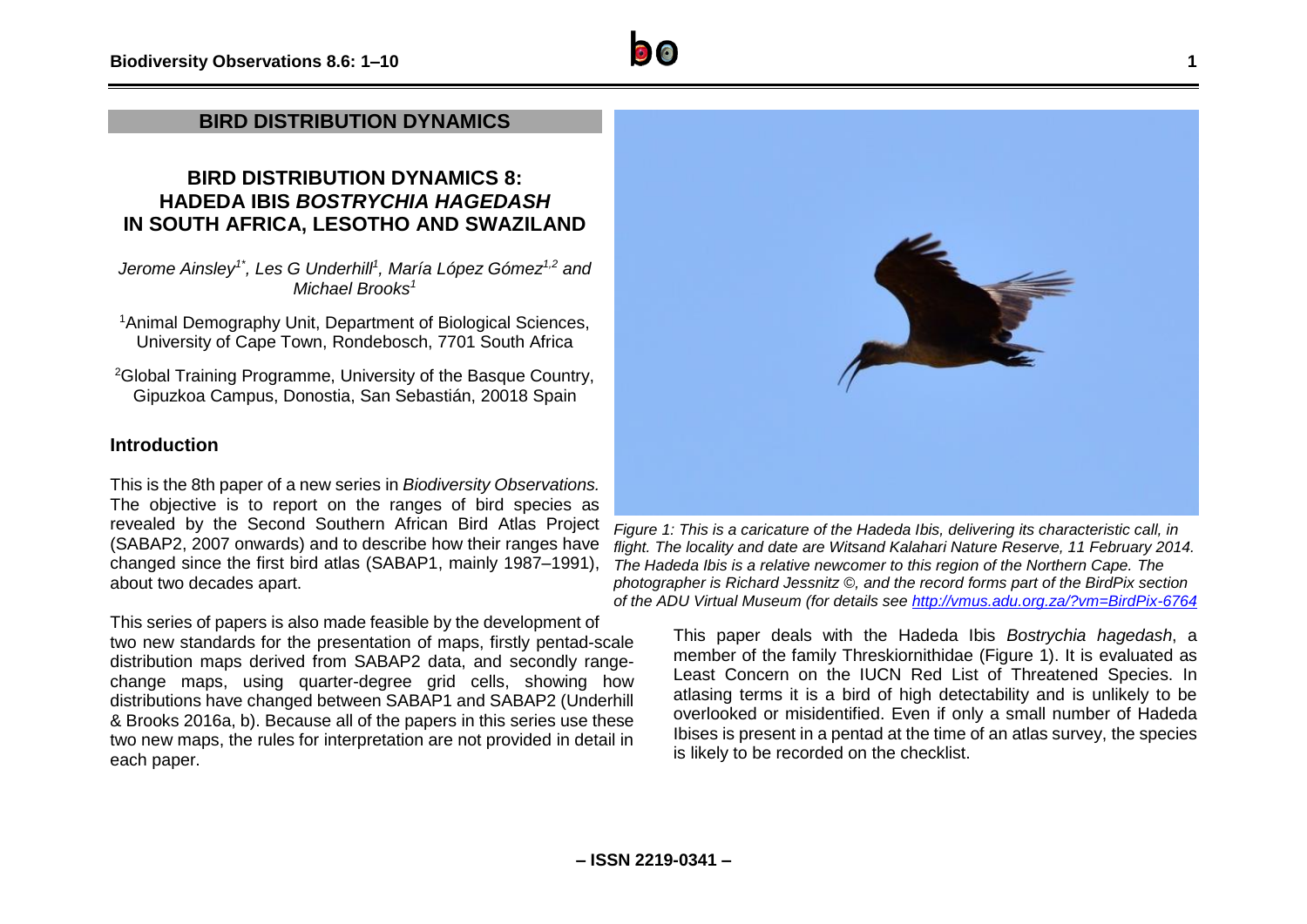



*Figure 2: SABAP1 distribution map for the Hadeda Ibis. Quarterdegree grid cells are shaded turquoise if there were no checklists for them during SABAP1, white if the species was not recorded, or in colour, with shades based on reporting rate: yellow 0–31.8%, orange 31.8–55.0%, light green 55.0–73.1%, dark green 73.1–84.0%, light blue 84.0–93.0 and dark blue 93.0–100%. These are the same cutpoints as used in Figure 3 for the SABAP2 distribution map.*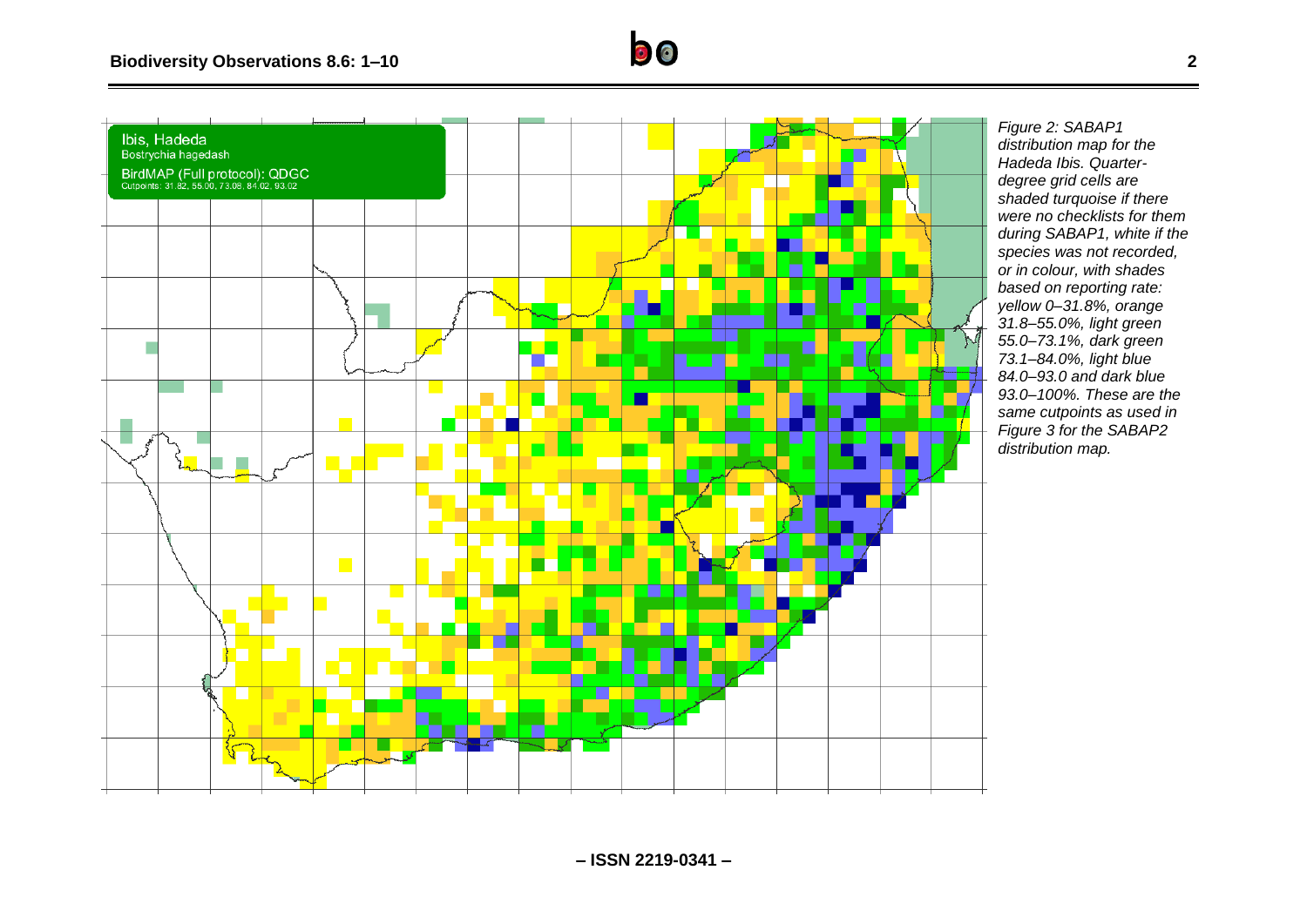

## **Hadeda Ibis** *Bostrychia hagedash*

#### *Background to the species*

The Hadeda Ibis is found in all but the most arid parts of sub-Saharan Africa in open grasslands, savanna and wetlands, as well as golf courses, urban parks, school fields and gardens (del Hoyo et al. 1992, Anderson 1997). It is also associated with irrigated agricultural land and artificial water bodies. Early accounts of its distribution in South Africa describe it as limited to KwaZulu-Natal and the coastal areas of the Eastern Cape, but it was possibly already expanding its range before 1910 in response to human modification of the landscape (Macdonald et al. 1986).

Macdonald et al. (1986) provided a detailed description of the range expansion in southern Africa up to 1985, the year before the main fieldwork for the first bird atlas started in January 1986 (Harrison et al. 1997). They estimated that, between 1910 and 1985, the southern African range of the Hadeda Ibis expanded by 250%, from 530,900 km<sup>2</sup> to 1,323,300 km<sup>2</sup> over the 75-year period. Major range expansions occurred into the fynbos biome of the Western Cape, the Karoo, the grasslands of the Eastern Cape, the Free State and the Highveld of the central interior. Smaller expansions have been recorded in Lesotho, eastern Zimbabwe, and central Mozambique; there have also been westward range expansions along the Zambezi, Okavango, Limpopo and Orange Rivers (Macdonald et al. 1986). The year-by-year expansion in the area of the Western Cape south and west of the Olifants River and Breede River in the Western Cape from 1982 to 1986 was presented graphically by Underhill & Hockey (1988).

The expansion in range of the Hadeda Ibis was attributed by Macdonald et al. (1986) to several factors: a reduction in human persecution following the introduction of legislation in the period 1934 to 1941, the planting of alien trees in formerly treeless areas, the construction of artificial impoundments, and the increase of areas

under irrigation. All these factors are anthopogenic. They appear to have complemented each other, working in unison to create favourable conditions to facilitate the range expansion.

The process of range expansion, based on multiple descriptions, was crisply summarized by Macdonald et al. (1986): "The initial recording of a Hadeda Ibis is almost inevitably followed by an increase in frequency of records, increase in numbers of birds present, the species finally taking up residence and finally breeding there."

Macdonald et al. (1986) was written in an era before the concept of climate change had not yet become established. They considered the potential impact of drought on the Hadeda Ibis. They reported an observation by Ossowski (1952), who said that mass mortality during droughts occurred "due to their inability to insert their bills into the hard, sun-baked soil." This cause of mortality needs confirmation. However, a series of papers confirms the importance of soil moisture in enabling Hadeda Ibises to feed (Duckworth et al. 2010, 2012, Duckworth & Altwegg 2014).

#### *SABAP1 distribution*

During the 1980s, the core of the range of the Hadeda Ibis was in KwaZulu-Natal (Figure 2). The westernmost area of high reporting rates was along the Garden Route region of the Western Cape, and scattered quarter degree grid cells across the more mesic western half of the region had reporting rates above 84%, and are shaded blue or dark blue in Figure 2. Compared with Figure 3 of Macdonald et al. (1986), which was a contour plot of ranges of the Hadeda Ibis at 15 year intervals up to 1985, the SABAP1 distribution map shows westward expansion into the Karoo and along the Orange River (Figure 2).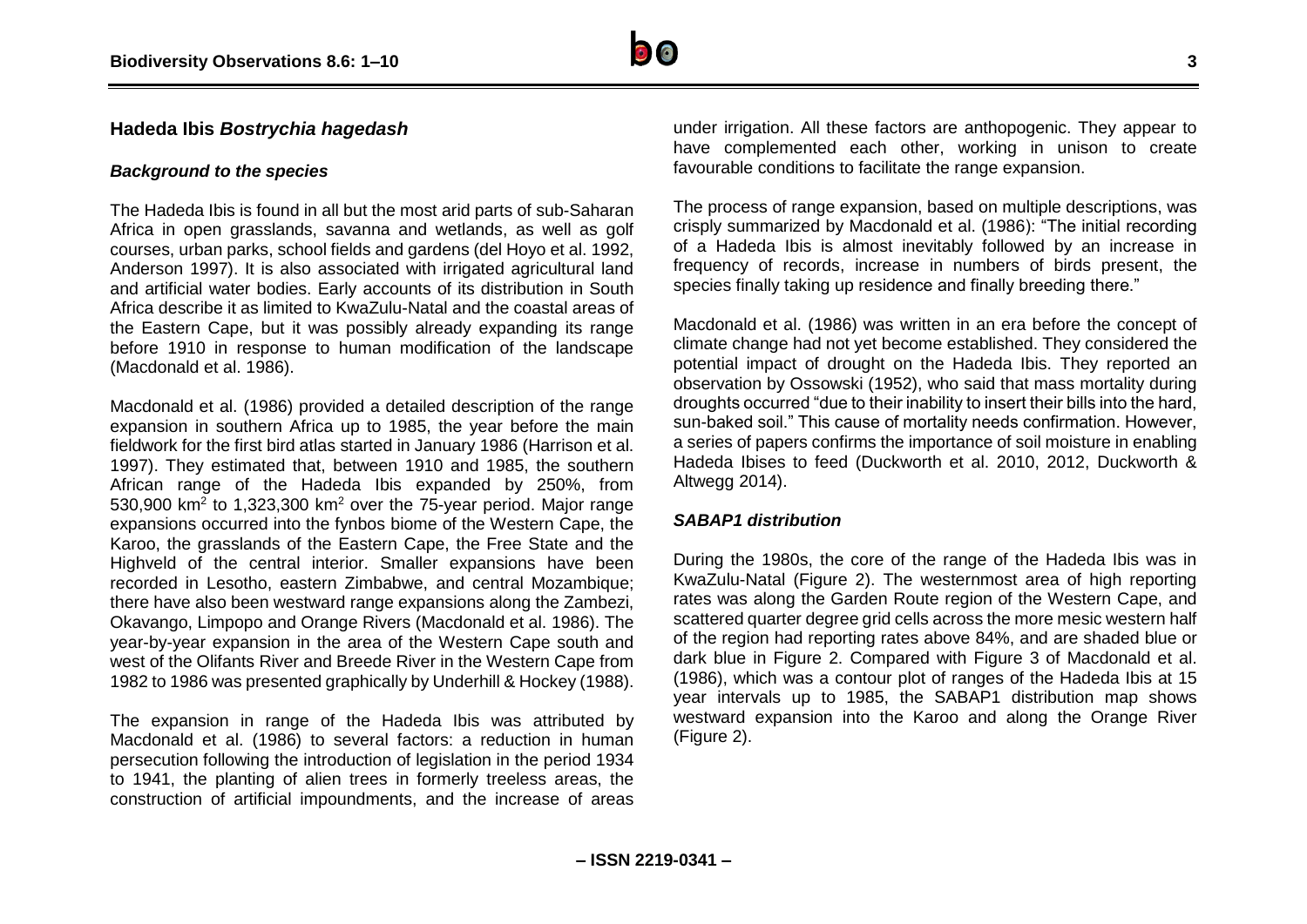

*Figure 3 : SABAP2 distribution map for the Hadeda Ibis, downloaded 15 January 2016. Hadeda Ibis has been recorded in 8,809 pentads in South Africa, Lesotho and Swaziland. The detailed interpretation of this map is provided by Underhill & Brooks (2016a). Pentads with four or more checklists are either shaded white, species not recorded, or in colour, with shades based on reporting rate: yellow 0– 31.8%, orange 31.8–55.0%, light green 55.0– 73.1%, dark green 73.1– 84.0%, light blue 84.0–93.0 and dark blue 93.0–100%. In pentads shaded grey or with white dots, there are one, two or three full protocol checklists, or there are ad hoc lists, or incidental records. In pentads shaded grey, the species was recorded as present; in pentads with white dots the species has not been recorded. If a pentad has four or more checklists, and the species has been recorded on an ad hoc checklist or as an incidental recorded, it is shaded yellow, indicating that the species has a small reporting rate.*

 $\bullet$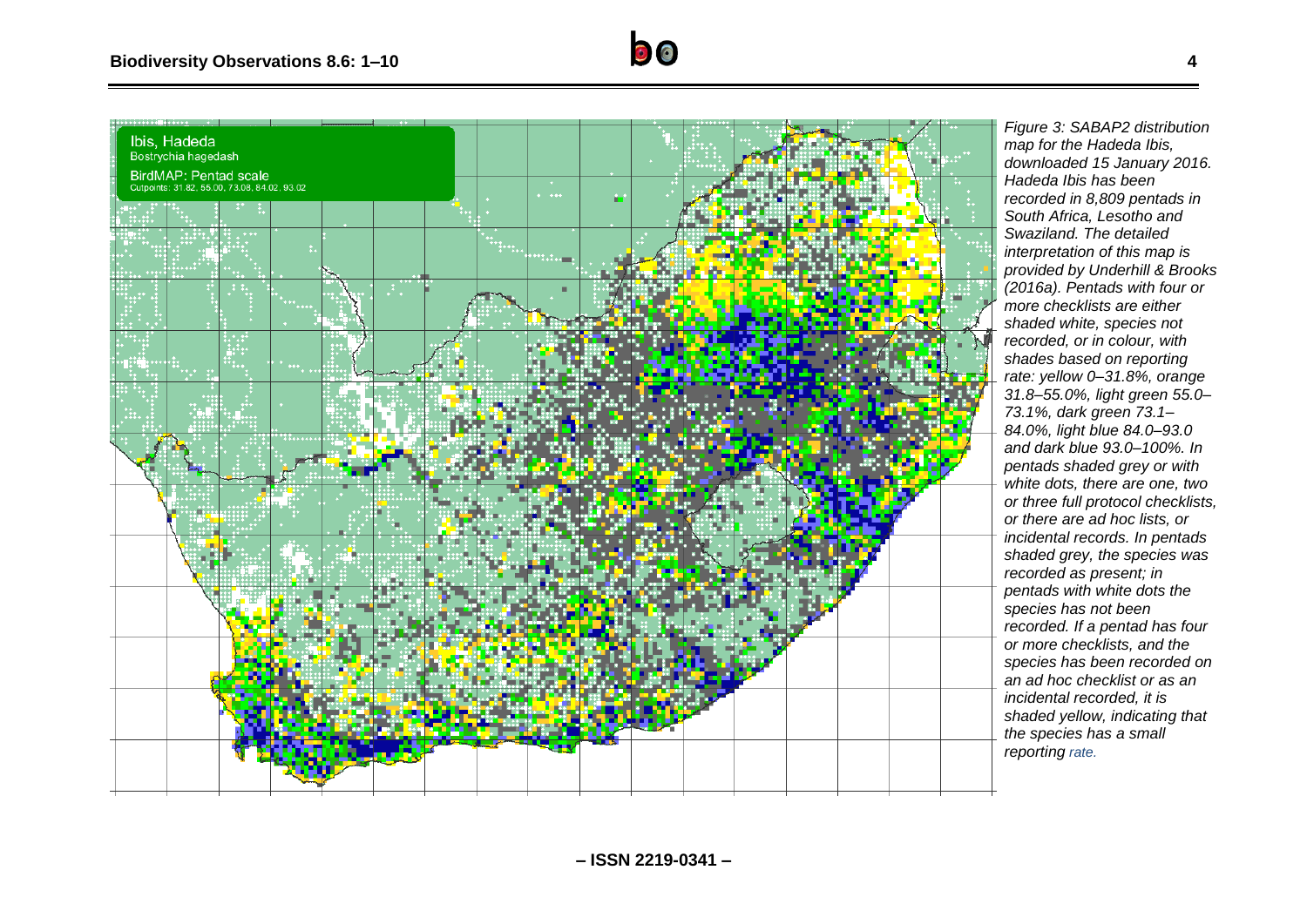

#### *SAPAB2 distribution*

On the pentad scale, the SABAP2 distribution map (Figure 3) shows that Hadeda Ibis is not only widespread across the moister eastern part of South Africa, including the highveld, KwaZulu-Natal, the Eastern Cape, and parts of the Western Cape; it is also present across much of the Limpopo and North West and parts of the Northern Cape.

The main core of its range, based on current atlas coverage, appears to be urban Gauteng, extending southeast to the moist grasslands, stretching as far as Memel, Wakkerstroom and Newcastle. In the most atlased urban pentads of Gauteng, which appear to make up the densest part of this core, Hadeda Ibis frequently has the largest reporting rate of any species; it is recorded on over 97% of all atlas lists for these pentads (SABAP2 website). According to the current atlas coverage, there appear to be smaller core areas centred on the Vryheid–Bethlehem region of the eastern Free State, and along the Durban-Pietermaritzburg-Estcourt corridor of KwaZulu-Natal. There are concentrations around Bloemfontein, and in the Middelburg– Cradock area of the Eastern Cape. There are hot spots for Hadeda Ibis along the KwaZulu-Natal coast, at East London and along the Garden Route. There is a core area two to three pentads inland of the coast at Stillbaai, stretching from about Swellendam to Albertinia. Finally, near Cape Town, there is a concentration in the Cape Flats and western Overberg areas.

The Vaal and Orange Rivers have historically provided corridors for range expansion for Hadeda Ibis (Macdonald et al. 1986), and a thread of pentads with high reporting rates stretches along the Orange River from around Upington to Kakamas, where there is abundant riverine growth and much irrigated agricultural activity.

Reporting rates in the savanna areas of northeastern South Africa are low. This is especially true of the Kruger National Park (Figure 3).

By January 2017, the species had been recorded 110,482 times in 8,809 pentads on full protocol checklists. This constitutes 51% of all pentads, and 66% of the pentads for which there are full protocol checklists.

#### *Range change between SABAP1 and SABAP2*

The approach described in Underhill & Brooks (2016b) was used to classify the quarter degree grid cells into six categories of increase and decrease (Figure 4). The relative increases and decreases are estimated using the Griffioen transformation (Underhill & Brooks 2016b), and involve an assumption that, in pentads where Hadeda Ibis occurs, they are randomly distributed across the landscape: that is, they are not clustered or in flocks. For the Hadeda Ibis, this is probably only partially true, so the results need to be treated with some caution. However, the qualitative results are likely to be correct.

Results are shown for only the 1,578 quarter degree grid cells for which there are four or more checklists for both SABAP1 and SABAP2 and in which Hadeda Ibis occurred in SABAP1 or SABAP2 or both (Table 1). Of these 1,578 quarter degree grid cells, the numbers of grid cells shaded blue (very large increase) and dark green (large increase) are 490 (31%) and 297 (19%) respectively. This suggests very large or large increases in 50% of the quarter degree grid cells. In contrast, 95 grid cells (6%) are red, and 189 (12%) are orange. This suggests very large (red) or large (orange) decreases in 18% of the quarter degree grid cells. The apparent increases massively outweigh the decreases.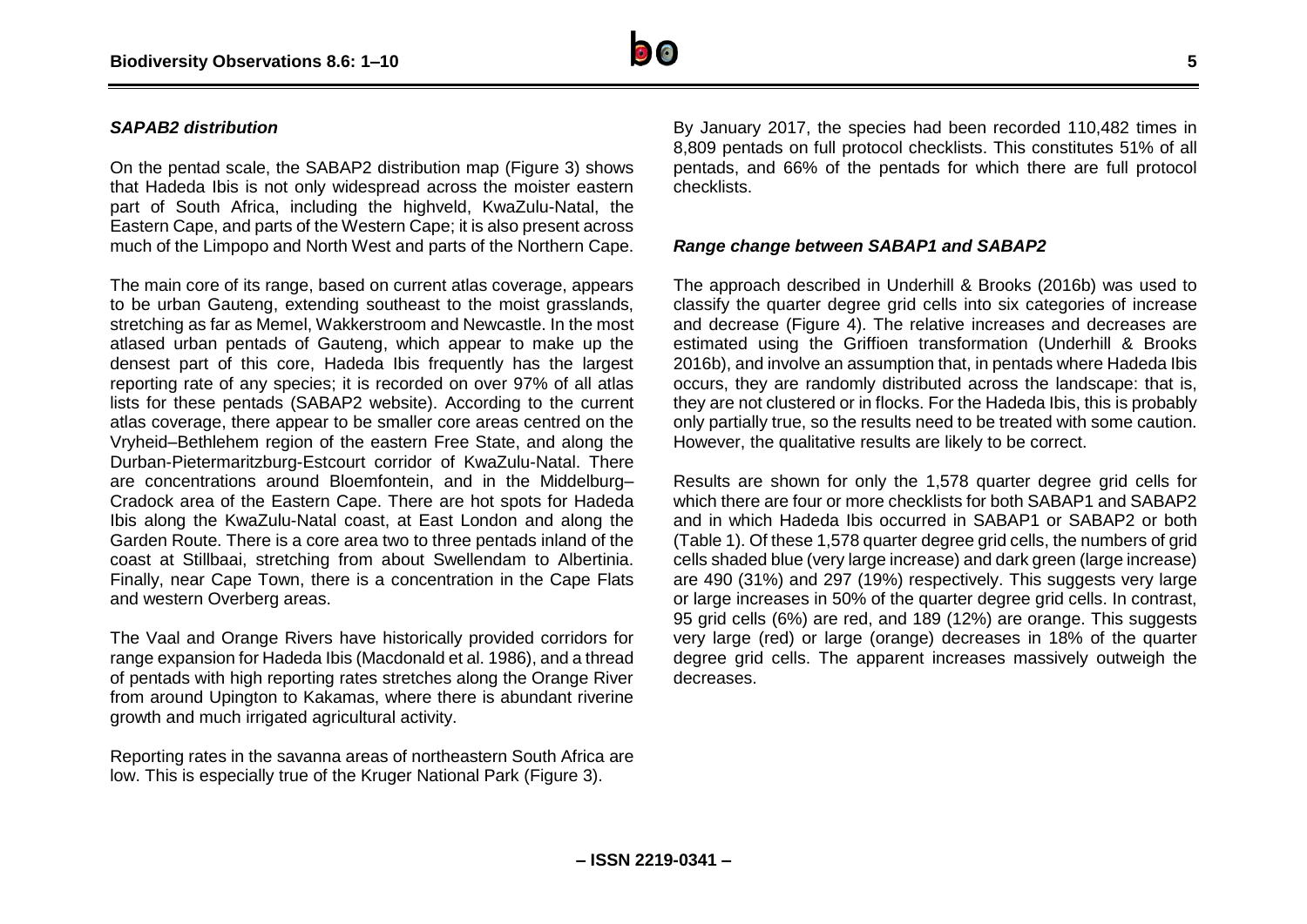

*Figure 4: Range-change map*   $SABAP1$ *SABAP2 for the Hadeda Ibis, downloaded 9 January 2016. Red, orange and yellow represent quarter-degree grid cells with very large, large, and small relative decreases and blue, dark green and light green represent grid cells with very large, large and small relative increases. A count of the number of grid cells in each category is provided in Table 1. Only grid cells with at least four checklists in both SABAP1 and SABAP2 are shown. All these gird cells had Hadeda Ibis recorded in them either in SABAP1 or in SABAP2 or in both. Fuller information on the interpretation of this rangechange map is provided in Underhill & Brooks (2016b).*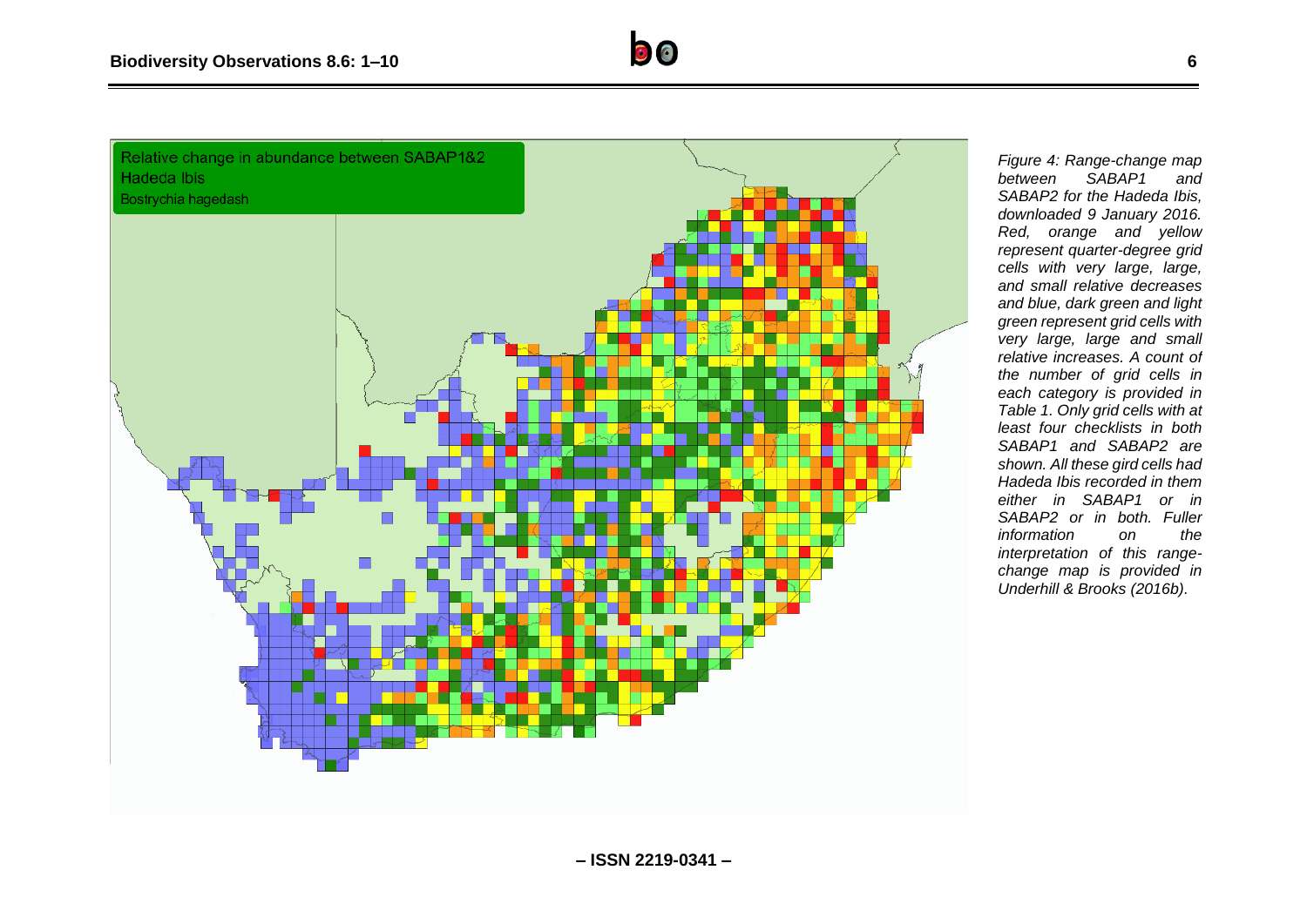

Because this analysis uses grid cells with as few as four checklists in both SABAP1 and SABAP2, results are subject to sampling error (Underhill & Brooks 2016b). When the analysis is restricted to grid cells with at least 30 checklists in both SABAP1 and SABAP2, sampling error is considerably smaller, but there are only 615 grid cells which meet this criterion (Table 1). In this restricted analysis, 18% of grid cells show large or very large decreases and 40% show large or very large increases. The difference is due to the fact that large districts where Hadeda Ibis is increasing are in areas which were quite poorly covered, especially in SABAP1, and many of these grid cells were, therefore, excluded from the "at least 30 checklists" analysis (see Figure 5 of Harrison & Underhill 1997 for relevant statistics related to SABAP1).

The continuous carpet of blue squares in the western half of Figure 4 is a strong indication that the species is gaining abundance and a range expansion is taking place. Thus, the overall conclusion has to be that Hadeda Ibis has undergone a range expansion since the 1985 cut-off in the analysis of Macdonald et al. (1986). In addition, it is likely to have become numerically more abundant in the two-decade period between SABAP1 and SABAP2. This is in keeping with, and a continuation of its gains since 1910 reported by Macdonald et al. (1986), not only in the Western Cape but additionally a westward expansion into the more arid areas in North West and the Northern Cape. Particularly striking is the expansion into Namaqualand, especially the Kamieskroon area, Port Nolloth and the Orange River estuary (Figures 3 and 4).

In the period between SABAP1 and SABAP2 there appears to have been a moderate decline in reporting rate in the Pongola-Ulundi area of KwaZulu-Natal and the Polokwane–Louis Trichard–Thohoyandou corridor of Limpopo (Figure 4). This may be attributable to bush encroachment.

*Table 1. Summary of range-change summary for Hadeda Ibis in SABAP2 relative to SABAP1. Numbers (and percentages) in each colour category of Figure 2, for which there are at least four checklists per quarter degree grid cell in both SABAP1 and SABAP2. Also shown are the same summaries when the analysis is restricted to grid cells with at least 30 checklists for both SABAP1 and SABAP2.*

| <b>Status</b>                   | Four+ checklists for<br><b>SABAP1 &amp; SABAP2</b> |     | 30+ checklists for<br><b>SABAP1 &amp; SABAP2</b> |     |
|---------------------------------|----------------------------------------------------|-----|--------------------------------------------------|-----|
|                                 | <b>Count</b>                                       | %   | <b>Count</b>                                     | %   |
| Red (very large)<br>decrease)   | 95                                                 | 6   | 18                                               | 3   |
| Orange (large<br>decrease)      | 189                                                | 12  | 91                                               | 15  |
| Yellow (small<br>decrease)      | 258                                                | 16  | 133                                              | 21  |
| Light green (small<br>increase) | 249                                                | 16  | 127                                              | 21  |
| Dark green (large<br>increase)  | 297                                                | 19  | 126                                              | 20  |
| Blue (very large<br>increase)   | 490                                                | 31  | 120                                              | 20  |
| Total                           | 1,578                                              | 100 | 615                                              | 100 |

#### **Discussion**

The fortunes of Hadeda ibis are closely tied to human activities in the landscape, particularly where agricultural land is irrigated or artificial water bodies created, and where stands of alien trees provide the opportunities for roosting and nesting (Macdonald et al. 1986). These human activities have allowed the species to establish a presence in all but the most inhospitable parts of the South African landscape.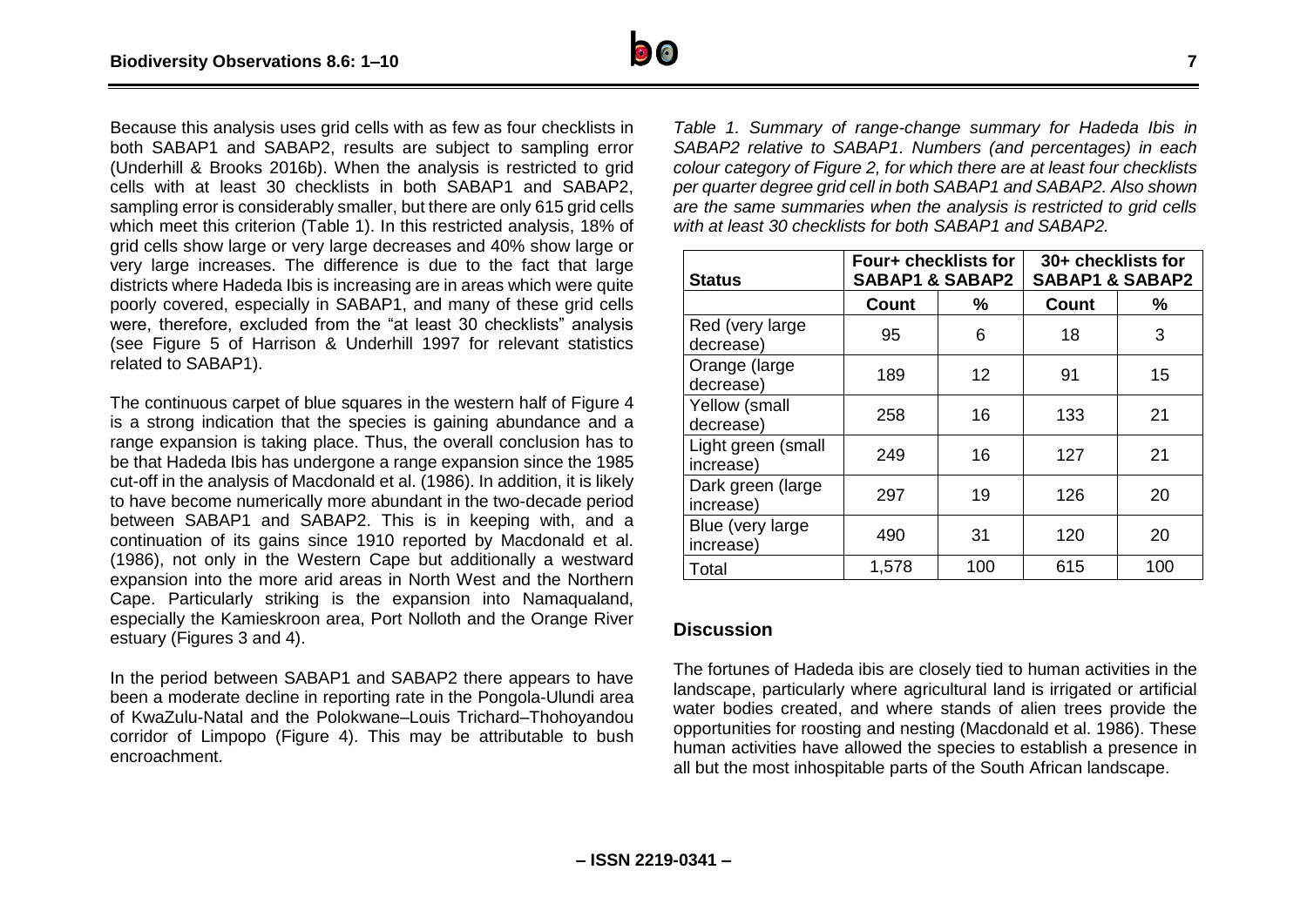

The widespread distribution of Hadeda Ibis (Figure 3) allows insights into the state of coverage of SABAP2, and to make recommendations for atlas fieldwork in relation to this species:

- Large parts of the Free State and Mpumalanga adjoining the Gauteng core range are consistent blocks of grey, meaning that Hadeda ibis is recorded, but the number of full protocol checklists per pentad has not yet reached the threshold of a minimum of four atlas lists needed to initiate the calculation of reporting rates. Atlasers are encouraged to improve coverage in these areas. As the pentads in these areas get their fourth list, the core of the distribution, shown in dark blue in Figure 3, is likely to shift subtly, and the true core of the range will be revealed in time. The pentads shaded dark blue comprise of the one-sixth of pentads with the highest reporting rates (and have four checklists). As additional pentads with high reporting rates receive their fourth checklist, some pentads may shift below the threshold (cut point) between dark blue and light blue, and becoming light blue.
- For example, once the true core of the distribution is known, the block of dark blue pentads inland of Stillbaai may be "demoted" to light blue. This block is a reflection of the dedicated local atlasing efforts of the Stilbaai Bird Club; the members were determined to obtain a minimum of four checklists per pentad over this region. Once the true core of the range of Hadeda Ibis is known, this region might no longer be as conspicuous a part of the core of the range as it is now.
- The observed reporting rate gets closer to the true reporting rate as the sample size, the number of atlas checklists, increases. Even with four checklists, sampling error can be substantial. The likelihood that a pentad is assigned the "wrong" colour decreases as the number of checklists increases (Underhill & Brooks 2016b). The colours assigned to

pentads with close to four checklists are more likely to change as further checklists are submitted than pentads with many checklists. Atlasers are encouraged to increase the number of checklists in all pentads.

- Figure 3 shows how the areas of focused atlasing in the Four Degrees region of Greater Gauteng (Ainsley 2015) and its extensions, especially towards Klerksdorp, southeastward towards Standerton, southward into the Free State and northward into Limpopo have revealed a remarkably nuanced detail of the distribution of the Hadeda Ibis in a way that has not been revealed before. Atlasers are encouraged to expand this area of four-checklist coverage so that the areas in colour in Figure 3 are linked.
- The Turning Kruger Green project generated a minimum of four atlas lists for every pentad of the Kruger Park. As a consequence, Figure 3 enables us to state with confidence that Hadeda Ibis generally has low reporting rates in the Kruger National Park and that reporting rates, and therefore abundance, decrease from south to north in the park.
- The absence, or near-absence, of Hadeda Ibis in parts of the northern and western sections of the Northern Cape is confirmed by the pentads shaded white which all have at least four checklists: north of Loeriesfontein, in the Kgalahadi Transfrontier Park, and in the area between the Orange River and the Botswana border where Vincent Parker has generated a series of white corridors north of Upington. White pentads have at least four full-protocol checklists without a Hadeda Ibis being recorded; in other words at least eight hours of focused birding was undertaken in these pentads without the species having been seen or heard.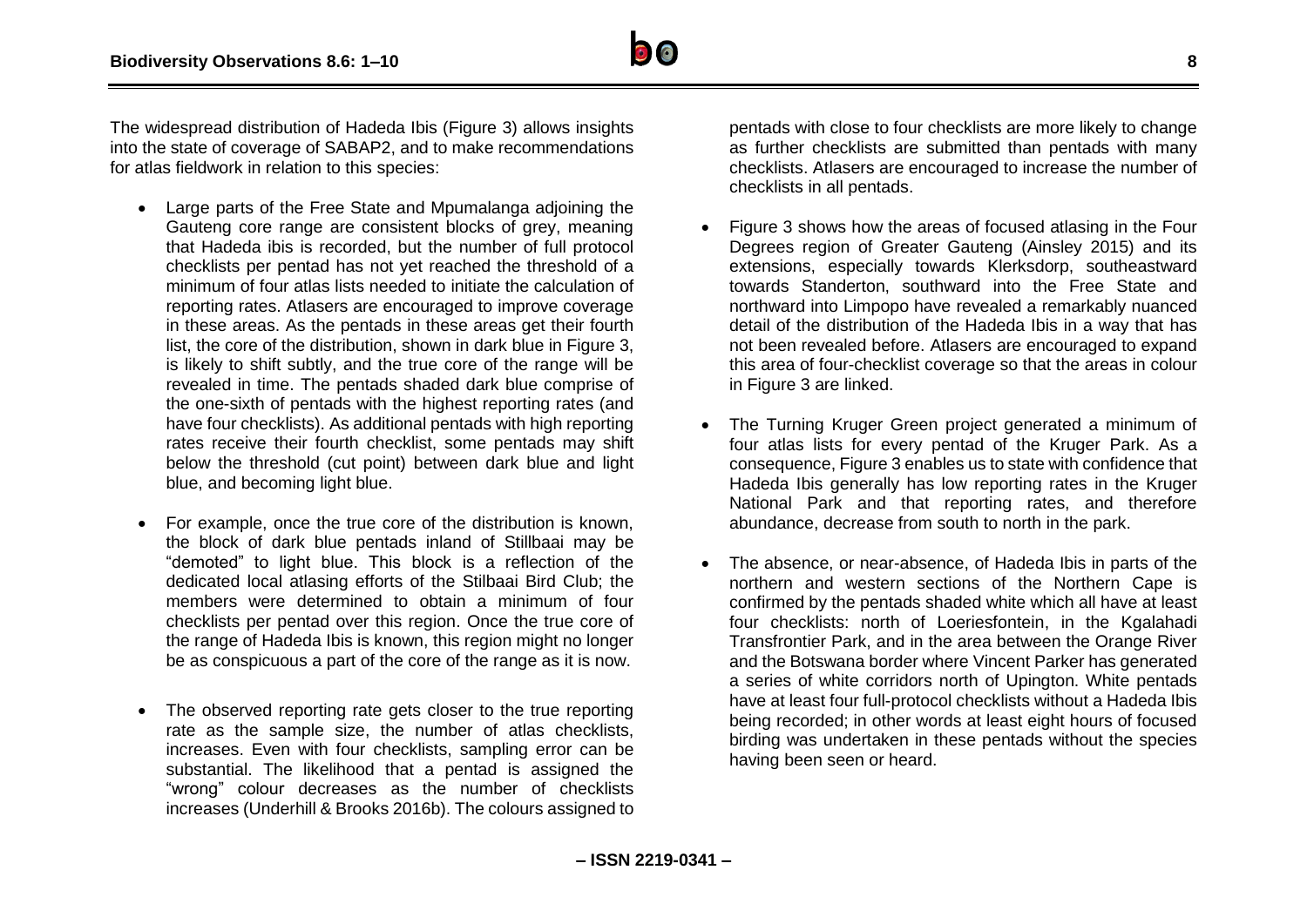

• It is not possible, with current SABAP2 coverage levels, to make a firm statement on the status of the Hadeda Ibis in the former Transkei. This is an area that needs attention by atlasers.

The Hadeda Ibis can be a mundane and somewhat automatic addition to an atlas list within the core of its range, but it should be remembered that Hadeda Ibis is one of the most dynamic and successful species in the SABAP2 region. In South Africa's most arid areas it is still expanding its range and increasing in abundance. The factors underpinning the increase are anthropogenic. As the effects of climate change play out – mainly drier and warmer conditions leading to the "hard, sun-baked soil" of Ossowski (1952) – it seems likely that the momentum of its expansion will be moderated and potentially reversed. The interplay of anthropogenic and climate change factors on the distribution and abundance of Hadeda Ibis makes this an interesting and important species to monitor during the forthcoming decades of the 21st century.

### **Acknowledgements**

This paper is part of a series which celebrates the contributions of thousands of citizen scientists to the databases of the first and second bird atlas projects in southern Africa (SABAP1 and SABAP2). SABAP2 (Underhill 2016) is a partnership project of SANBI (South African National Biodiversity Institute), BirdLife South Africa and the Animal Demography Unit in the Department of Biological Sciences at the University of Cape Town.

#### **References**

**Ainsley J** 2016. The SABAP2 "Four Degrees Blue" project: the challenge to obtain at least 11 checklists in 576 pentads. Biodiversity Observations 7.39: 1–7. Available online at <http://bo.adu.org.za/content.php?id=232>

**Anderson MD** 1997. Hadeda Ibis *Bostrychia hagedash.* In: Harrison JA, Allan DG, Underhill LG, Herremans M, Tree AJ, Parker V, Brown CJ (eds) The atlas of southern African birds. Vol. 1: Non-Passerines. pp. 108–109. BirdLife South Africa, Johannesburg.

**del Hoyo J, Elliot A, Sargatal J** 1992. Handbook of the birds of the world. Vol. 1: Ostrich to Ducks. Lynx Edicions, Barcelona.

**Duckworth GD, Altwegg R** 2014. Environmental drivers of an urban Hadeda Ibis population. Ardea 102: 21–29.

**Duckworth GD, Altwegg R, Guo D** 2010. Soil moisture limits foraging: a possible mechanism for the range dynamics of the Hadeda Ibis in southern Africa. Diversity and Distribution 16: 765–772.

**Duckworth GD, Altwegg R, Harebottle DM** 2012. Demography and population ecology of the Hadeda Ibis (*Bostrychia hagedash*) at its expanding range edge in South Africa. Journal of Ornithology 153: 421–430.

**Harrison JA, Underhill LG 1997.** Introduction and methods. In: Harrison J., Allan DG, Underhill LG, Herremans M, Tree AJ, Parker V & Brown CJ (eds). The atlas of southern African birds. Vol 1: Nonpasserines. pp. xliii–lxiv. BirdLife South Africa, Johannesburg.